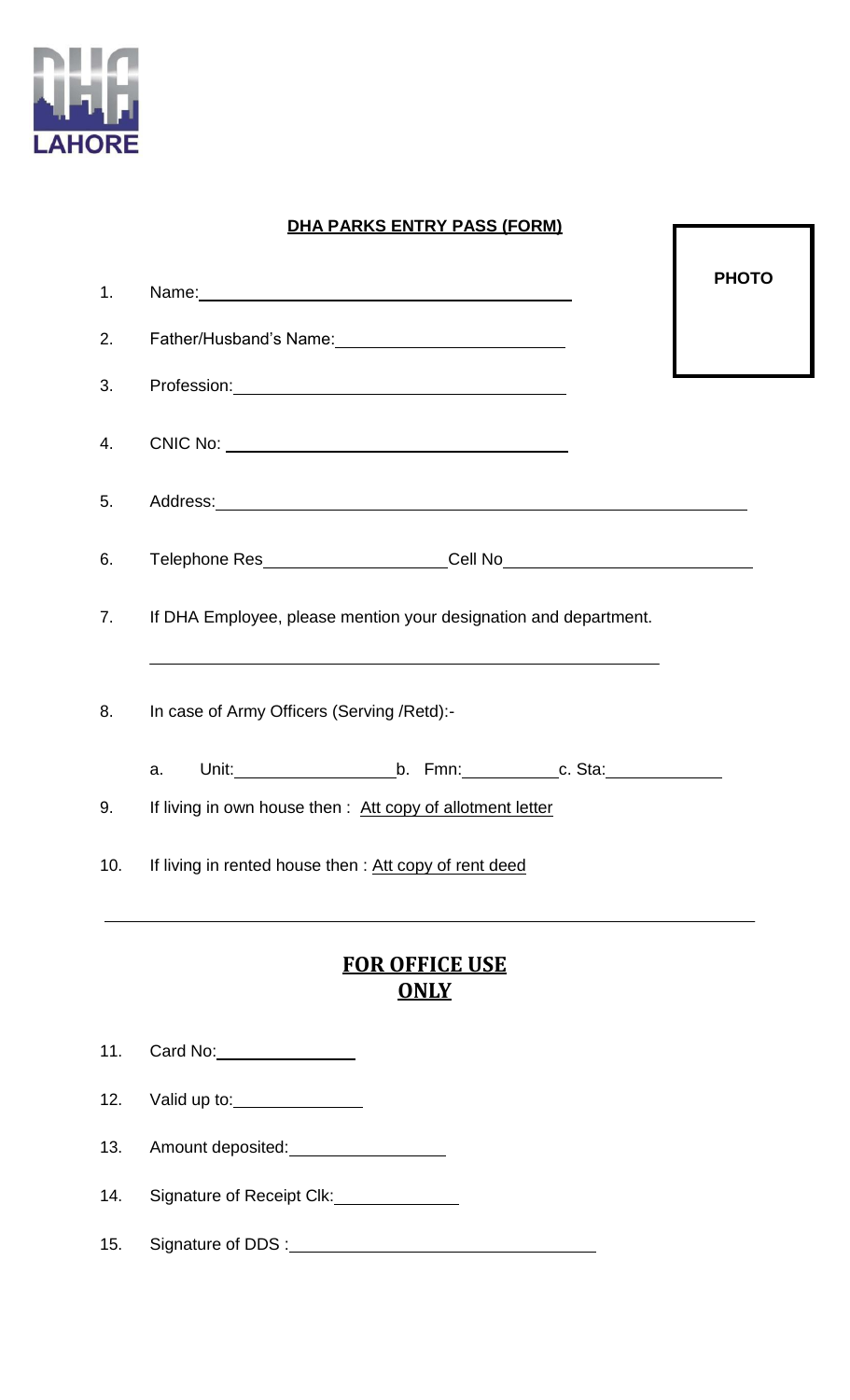## **The entry pass charges will be as under**:-

| а. | Members (Living in own house)        | Rs. 500/- peryear                          |
|----|--------------------------------------|--------------------------------------------|
| b. | Non Members (Living in rented house) | $\epsilon$<br>"<br>Rs.1,000/-              |
| C. | DHA Emps, Army Offrs (Serving/Retd)  | $\boldsymbol{\mu}$<br>"<br>Rs.250/-        |
| d. | Senior Citizen (60 years&above)      | Free (Rs.100/- only Lamination<br>charges) |

**Note**. **Rs. 100/-** will also be charged against each card as Lamination, Printing & Stationery charges.

## **Documents Required for Issue of Entry Pass**

- a. 1 x Photocopy of CNIC.
- b. 2 x Photograph **(Passport Size Blue Background).**
- c. Copy of allotment letter / copy of Rent Deed in case of tenant.
- d. Copy of Water & Sewerage bill issued by DHA / House Completion Certificate
- e. In case an individual is living with his/her blood relation then an affidavit of Rs. 50/- certifying by the owner / tenant of the house that the said individual is my…………… and living with him/her in his/her house. **Only for Member (Living own house).**
- f. Entry Pass for Sports Complex Sec XX Ph-III, Sec G Ph-V & L Block Stadium please contact **Sports Branch.**
- g. **For renewal card,** please submit your original expired card alongwith 1 x fresh photograph (**Passport Size Blue Background**).
- h. Copy of Water & Sewerage bill issued by DHA / House Completion Certificate
- i. For any query please contact, **DHA UAN # 111-22-11-33, Extn # 121 Security Branch (Area)**